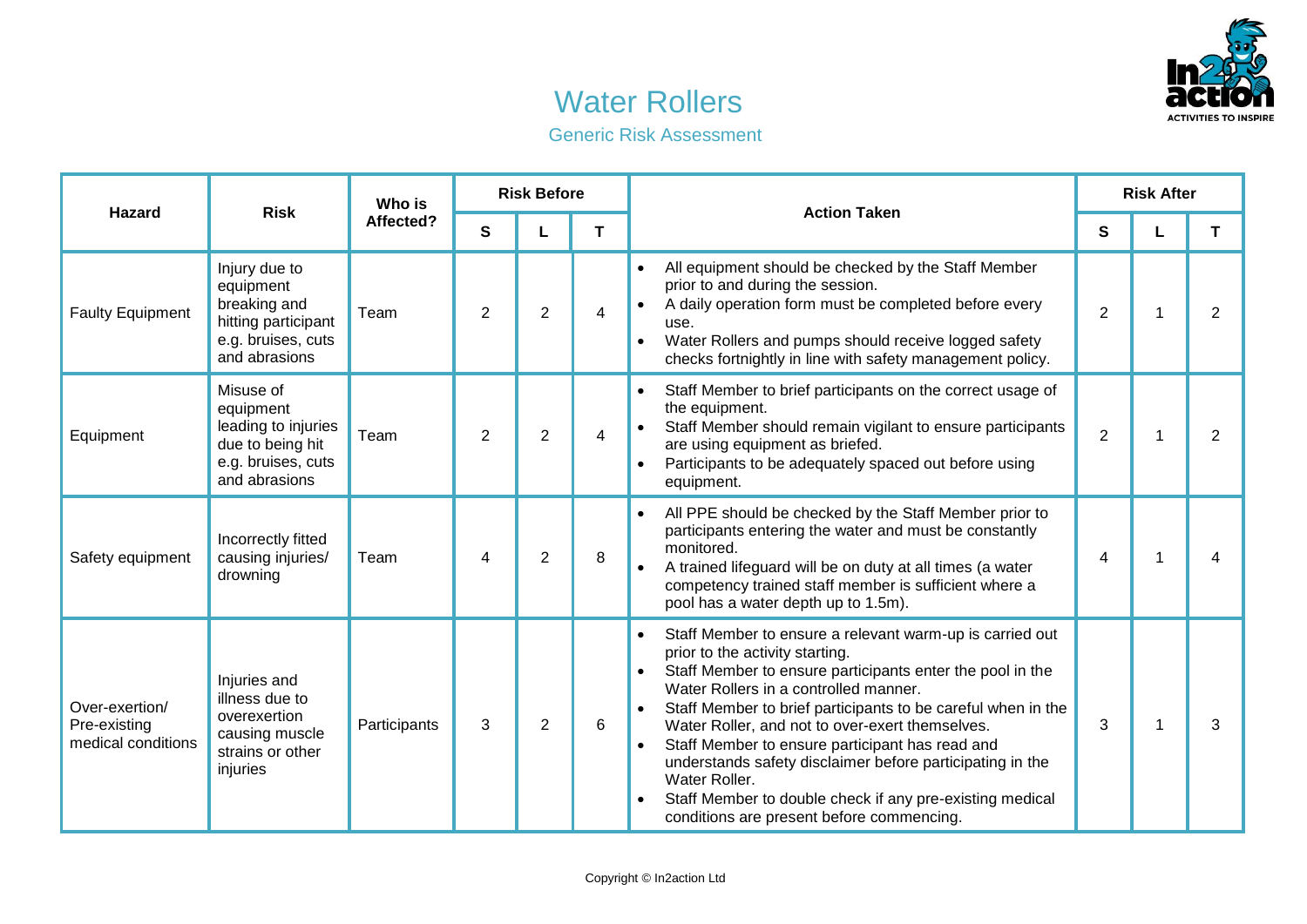| Equipment on pool<br>side | Collisions<br>causing bruises,<br>cuts and<br>abrasions                                                                              | Team                     | 3              | $\overline{2}$ | 6 | Staff Member to check for any hazardous objects prior to<br>$\bullet$<br>the session and remove if necessary.                                                                                                                                                                                                                                                                                                                                                                                                               | 3              | 1            | 3              |
|---------------------------|--------------------------------------------------------------------------------------------------------------------------------------|--------------------------|----------------|----------------|---|-----------------------------------------------------------------------------------------------------------------------------------------------------------------------------------------------------------------------------------------------------------------------------------------------------------------------------------------------------------------------------------------------------------------------------------------------------------------------------------------------------------------------------|----------------|--------------|----------------|
|                           | Participants<br>pushed into pool<br>leading to<br>collisions;<br>causing<br>concussion,<br>bruises and<br>abrasions                  | Team                     | 3              | $\overline{2}$ | 6 | Staff Member to give a safety brief to include no pushing<br>each other into the pool. (Staff Member also must not<br>push participants into the pool).                                                                                                                                                                                                                                                                                                                                                                     | 3              | 1            | 3              |
| Multiple<br>Participants  | Participants<br>colliding into each<br>other within the<br><b>Water Roller</b><br>causing<br>concussion,<br>bruises and<br>abrasions | Participants             | 3              | $\overline{2}$ | 6 | Staff Member must ensure that a maximum of 2 children<br>or 1 adult ride in the Water Roller at one time.<br>Participants must be briefed to stay on their own side of<br>the Roller and keep as far away from each other as<br>possible.<br>Participants must be briefed to attempt to stand up and<br>move the Water Roller at the same time.<br>All participants must wear La Bumpa's when inside the<br>$\bullet$<br>Water Roller.<br>The maximum combined weight limit of 25 stone must be<br>adhered to at all times. | 3              | $\mathbf{1}$ | 3              |
| Pool sides                | Collisions<br>causing bruises,<br>cuts and<br>abrasions                                                                              | Participants             | 3              | $\overline{2}$ | 6 | Staff Member must control the Water Roller by holding the<br>$\bullet$<br>rope at all times.<br>Participants briefed to stay away from the pool sides.<br>Participants to wear helmets at all times.                                                                                                                                                                                                                                                                                                                        | 3              | $\mathbf 1$  | 3              |
| Lane Ropes                | Excess lane rope<br>left on pool side<br>leading to trips<br>causing bruises,<br>cuts and<br>abrasions                               | Participants<br>& Public | $\overline{2}$ | $\overline{2}$ | 4 | Any excess lane rope must be neatly hidden away and left<br>$\bullet$<br>in the pool/gutters.<br>Lane ropes must be attached to an appropriate place<br>inside the pool area and not on the pool edge to ensure<br>that no hazards are created on the pool side.                                                                                                                                                                                                                                                            | $\overline{2}$ | $\mathbf{1}$ | $\overline{2}$ |
| Spectators                | Collisions with<br>participants or<br>tripping on<br>equipment;<br>causing                                                           | Public                   | $\overline{2}$ | $\overline{2}$ | 4 | Staff Member to show spectators a safe area to watch<br>$\bullet$<br>from.<br>Staff Member to remain vigilant and prevent spectators<br>getting too close to the equipment/ participants/ poolside.                                                                                                                                                                                                                                                                                                                         | 2              | $\mathbf{1}$ | $\overline{2}$ |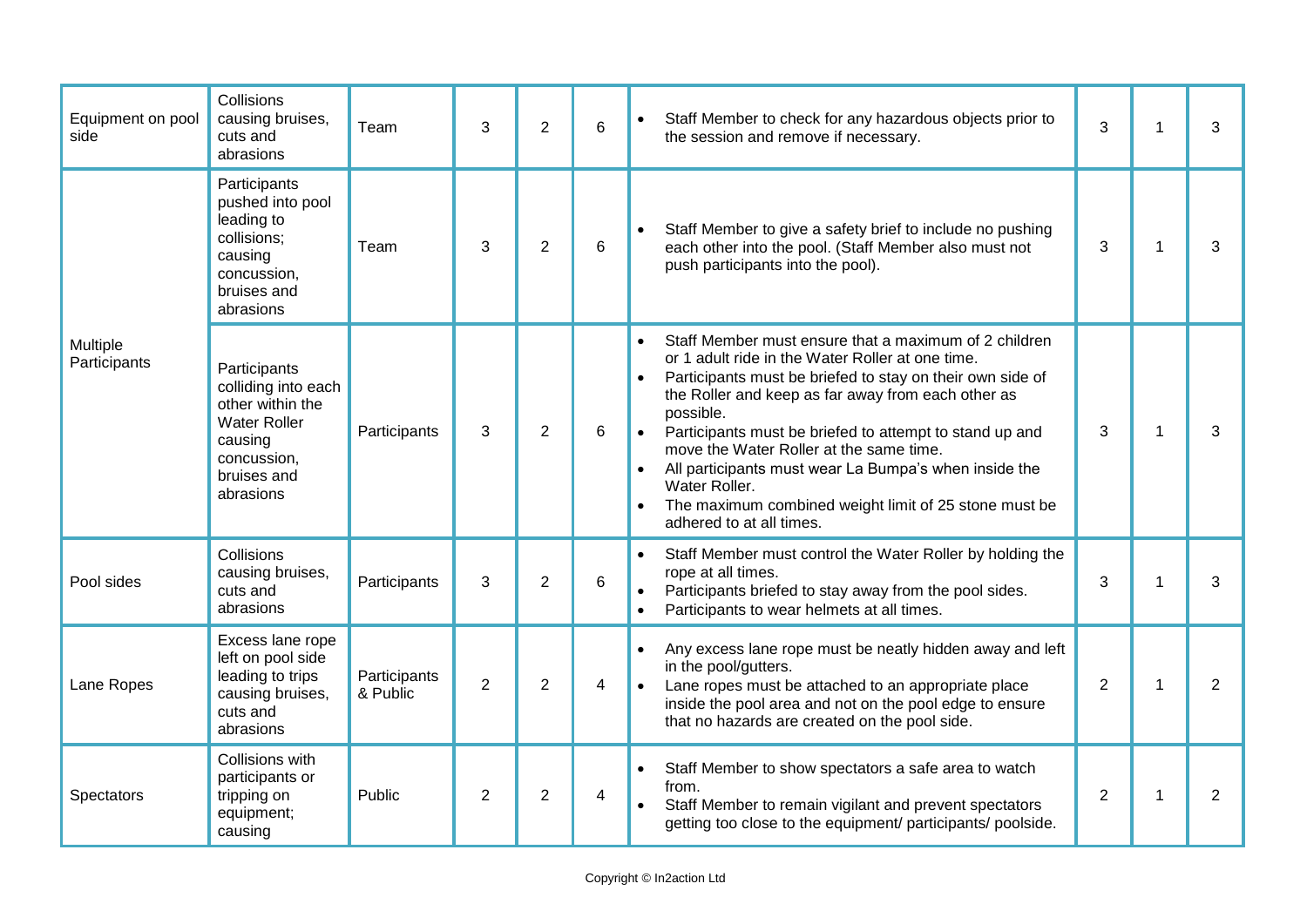|                                   | concussion,<br>bruises and<br>abrasions                                |                          |                |                |                |                                                                                                                                                                                                                                                                                                                                                                                                                                                                                                                                                                                                                                                                                                                                                                                                                                                                                                                                                                                                                                                                                                                                                                                          |                |   |                |
|-----------------------------------|------------------------------------------------------------------------|--------------------------|----------------|----------------|----------------|------------------------------------------------------------------------------------------------------------------------------------------------------------------------------------------------------------------------------------------------------------------------------------------------------------------------------------------------------------------------------------------------------------------------------------------------------------------------------------------------------------------------------------------------------------------------------------------------------------------------------------------------------------------------------------------------------------------------------------------------------------------------------------------------------------------------------------------------------------------------------------------------------------------------------------------------------------------------------------------------------------------------------------------------------------------------------------------------------------------------------------------------------------------------------------------|----------------|---|----------------|
| <b>Surfaces</b>                   | Wet pool side<br>causing slips,<br>trips and falls                     | Team                     | 3              | $\overline{2}$ | 6              | Staff Member should brief the participants with the pool<br>rules. This should include walking around pool sides.                                                                                                                                                                                                                                                                                                                                                                                                                                                                                                                                                                                                                                                                                                                                                                                                                                                                                                                                                                                                                                                                        | 3              | 1 | 3              |
| Water                             | Damage to Water<br>Roller leading to<br>deflation, causing<br>drowning | Participants             | 4              | $\overline{2}$ | 8              | A trained lifeguard will be on duty at all times (a water<br>$\bullet$<br>competency trained staff member is sufficient where a<br>pool has a water depth up to 1.5m).<br>The following emergency equipment must be readily at<br>hand:<br>Long pole<br>$\equiv$<br>Lifebuoy with attached rope (length to be at least<br>half the width of the operating area) and/or<br>throwing rope (length to be at least half the width<br>of the operating area)<br>Fully stocked first aid kit.<br>Staff Member must remain vigilant and remove the Water<br>Roller from the water if it becomes damaged.<br>Water Roller and pumps should receive logged safety<br>checks fortnightly in line with safety management policy.<br>They should be taken out of action if unsafe to use.<br>Staff Members must ensure that the participants are not<br>$\bullet$<br>wearing/carrying anything that may damage the Water<br>Roller.<br>Staff Member must ensure that care is taken when using<br>$\bullet$<br>the rope tether and ensure the Water Roller is not pulled<br>too hard and put under any pressure.<br>Staff Member must ensure that the pump valve is correctly<br>sealed at all times. | 4              | 1 |                |
| Other water users                 | Collisions<br>causing<br>concussion,<br>bruises or<br>abrasions        | Participants<br>& Public | $\overline{2}$ | $\overline{2}$ | $\overline{4}$ | Activity to be carried out in designated area away from<br>$\bullet$<br>any other water users.<br>Operating area must be clearly roped off.<br>$\bullet$<br>Staff Member to remain vigilant at all times.<br>$\bullet$<br>Staff Member must ensure the rope tether is kept away<br>from other participants.                                                                                                                                                                                                                                                                                                                                                                                                                                                                                                                                                                                                                                                                                                                                                                                                                                                                              | $\overline{2}$ |   | $\overline{2}$ |
| <b>Water Roller</b><br>Pump Valve | Faulty Valve or<br><b>Unsecure Valve</b>                               | Participants             | 4              | $\overline{c}$ | 8              | Staff Member to check valve is done up correctly before<br>launch.                                                                                                                                                                                                                                                                                                                                                                                                                                                                                                                                                                                                                                                                                                                                                                                                                                                                                                                                                                                                                                                                                                                       | 4              |   | 4              |